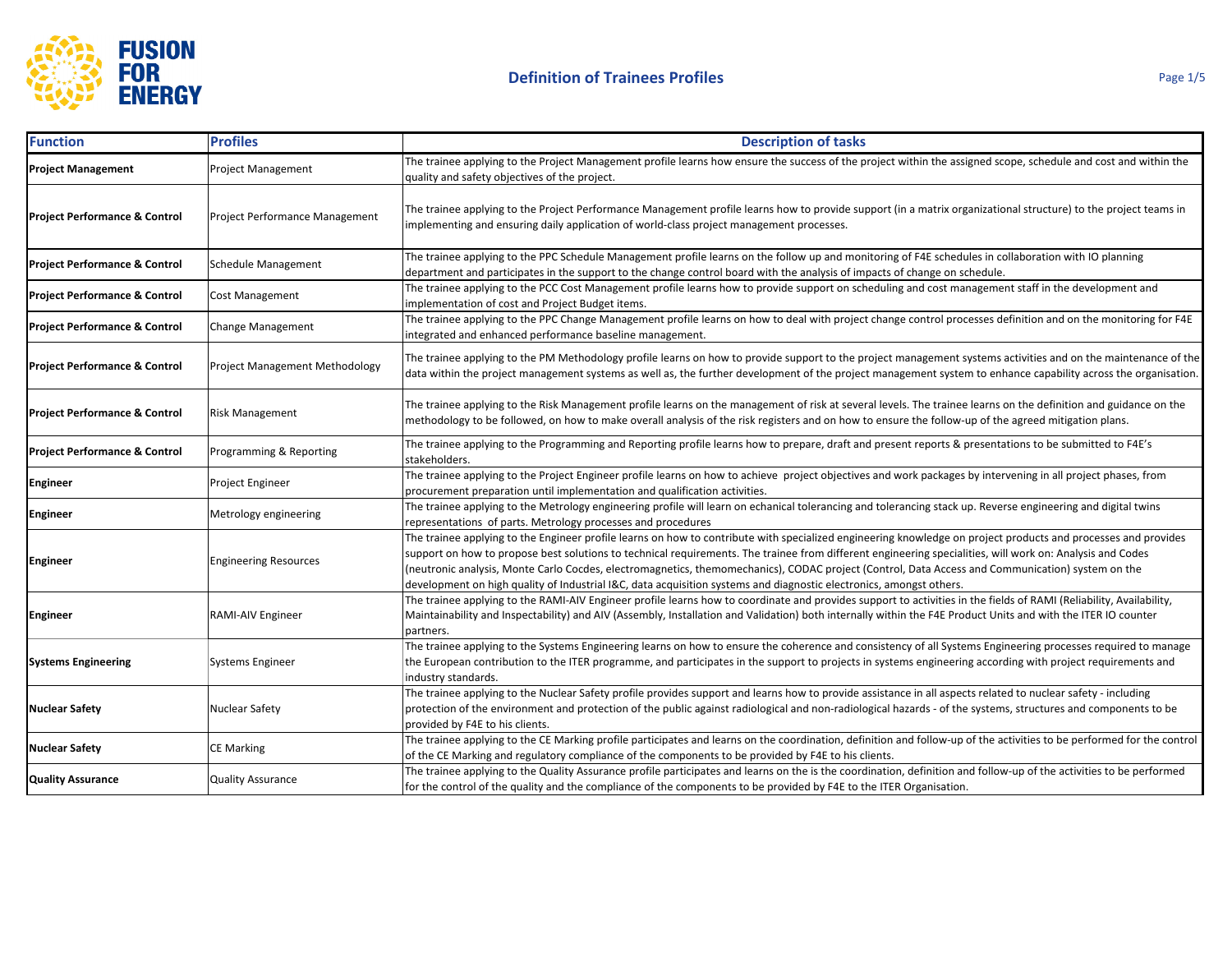

| <b>Function</b>                                 | <b>Profiles</b>                                            | <b>Description of tasks</b>                                                                                                                                                                                                                                                                                                                                                                                                                                                                                                                                                                                                                                                                                                                                                                                                                                                                                                                                                                                                                                                                                                                                                                                                                                                                                                                                                                                                                                                                                                                                                                                                                                                                                                                                                                                                                       |
|-------------------------------------------------|------------------------------------------------------------|---------------------------------------------------------------------------------------------------------------------------------------------------------------------------------------------------------------------------------------------------------------------------------------------------------------------------------------------------------------------------------------------------------------------------------------------------------------------------------------------------------------------------------------------------------------------------------------------------------------------------------------------------------------------------------------------------------------------------------------------------------------------------------------------------------------------------------------------------------------------------------------------------------------------------------------------------------------------------------------------------------------------------------------------------------------------------------------------------------------------------------------------------------------------------------------------------------------------------------------------------------------------------------------------------------------------------------------------------------------------------------------------------------------------------------------------------------------------------------------------------------------------------------------------------------------------------------------------------------------------------------------------------------------------------------------------------------------------------------------------------------------------------------------------------------------------------------------------------|
| Legal                                           | Buildings, Infrastructure and Power<br>Supplies (BIPS) Law | The trainee applying to the Buildings, Infrastructure and Power Supplies (BIPS) Legal profile provides support in the reporting to the ITER Site and Buildings Legal<br>Affairs Group Leader. The trainee learns how to provide legal advice on procurement, contractual, financial and administrative matters related to the operational<br>and administrative activities of the organisation, in particular for what concerns the ITER Site, including insurances and transportation. In addition, the trainee:<br>Provide legal advice in relation to the drafting, procurement and implementation of complex construction contracts based on the concept of traditional (such as<br>FIDIC) or collaborative contracting (such as alliance);<br>. Provide legal advice over a wide range of matters including contract law, construction law, public procurement law, and/or public or private international law;<br>• Participate in complex contract and amendment negotiations and their preparation;<br>•Prepare and revise legal texts and internal documents related to the procurement activities of F4E, in particular under collaborative contracting and in joint<br>procurements with the ITER Organization;<br>. Provide legal assistance on dispute resolution arising under complex construction contracts (such as mediation, adjudication or litigation before the Court of Justice<br>of the EU);<br>• Provide support to the Legal Officers of the ITER Site and Buildings Legal Affairs Group;<br>•Contribute proactively to the knowledge management efforts of the ITER Site and Buildings Legal Affairs Group by preparing guidelines and newsletters on legal<br>issues of importance and monitoring legislation in relevant legal and contractual areas at national (mainly France), European and international level. |
| Legal                                           | Corporate Legal                                            | The trainee applying to the Corporate Legal profile learns on the regulatory framework and horizontal matters of relevance to F4E and the inter-institutional,<br>international and other corporate, governance legal issues entrusted to them. In addition, the trainee assists in corporate legal matters arising within the context of<br>the various legislative acts governing Fusion for Energy's (F4E) activities, on legal issues regarding Human Resources (HR), based on EU Staff Regulations (e.g.<br>implementation of staff rules or particular HR questions). Moreover, the trainee assists in providing legal advice related to F4E internal rules and processes and to<br>agreements with other bodies.<br>The trainee may in particular be required to carry out the following project legal tasks:<br>. Assisting in F4E Project related legal matters regarding public procurement;<br>•Assisting to provide legal support to Project Teams with respect to the procurement strategies and preparation of tender procedures and procurement contracts;                                                                                                                                                                                                                                                                                                                                                                                                                                                                                                                                                                                                                                                                                                                                                                         |
| Legal                                           | Matrix Legal (EU Law, Contract and<br>Claim Management)    | The trainee applying to the Matrix Legal profile learns how to provide legal advice on procurement, contractual, financial and administrative matters related to the<br>operational and administrative activities of the organisation.                                                                                                                                                                                                                                                                                                                                                                                                                                                                                                                                                                                                                                                                                                                                                                                                                                                                                                                                                                                                                                                                                                                                                                                                                                                                                                                                                                                                                                                                                                                                                                                                            |
| <b>Procurement &amp; Contract</b><br>Management | Procurement                                                | The trainee applying to the Procurement profile learns and provides support on the management of the full life cycle of a procurement procedure, including its<br>preparation, definition and implementation, from pre-procurement until contract signature while ensuring compliance with policies and regulations. In addition,<br>the trainee will assist in the refurbishment of Industry Portal, Simplification of documentation for CfT, Guidance documentation for suppliers and call for tender<br>preparations, drafts for trainings or presentations in forum, updates of templates per PO feedback, and on commercial initiatives/projects: Commercial Risks,<br>Account Management, Negotiation, Payment forecasts, Business Process Improvement.                                                                                                                                                                                                                                                                                                                                                                                                                                                                                                                                                                                                                                                                                                                                                                                                                                                                                                                                                                                                                                                                                     |
| <b>Procurement &amp; Contract</b><br>Management | <b>Contract Management</b>                                 | The trainee applying to the Contract Management profile learns and provides support and learns on the coordination of the contractual strategy and its<br>implementation. The trainee participates in the collaboration with the Programme and Project Managers, under guidance of the Commercial Manager, and learns<br>how to ensure cost effective and adequate commercial contract execution, considering market conditions and complying with contractual conditions, policies and<br>regulations. In addition, the trainee will provide support on contract management initiatives/projects: Supplier Relationship Management, Contract Management<br>Plans, Strategic Contracts, Business Process Improvement                                                                                                                                                                                                                                                                                                                                                                                                                                                                                                                                                                                                                                                                                                                                                                                                                                                                                                                                                                                                                                                                                                                              |
| Market Intelligence & Technology<br>Transfer    | <b>Intellectual Property</b>                               | The trainee applying to the Intellectual Property profile learns how to handle any Intellectual Property issues related to its activities. This includes the establishment<br>of the Intellectual Property strategy for F4E's procurement/contracts as well as the protection of F4E's IP assets and the carry out Technology Transfer activities.                                                                                                                                                                                                                                                                                                                                                                                                                                                                                                                                                                                                                                                                                                                                                                                                                                                                                                                                                                                                                                                                                                                                                                                                                                                                                                                                                                                                                                                                                                |
| Market Intelligence & Technology<br>Transfer    | <b>Business Intelligence</b>                               | The trainee applying to the the Business Intelligence profile learns how to collaborate with the Programmes in understanding the F4E supply chain and of the<br>market conditions, conducting market research and analysis to participate in the establishment of the most appropriate procurement strategy, and promoting the<br>participation of economic operators in F4E contracts.                                                                                                                                                                                                                                                                                                                                                                                                                                                                                                                                                                                                                                                                                                                                                                                                                                                                                                                                                                                                                                                                                                                                                                                                                                                                                                                                                                                                                                                           |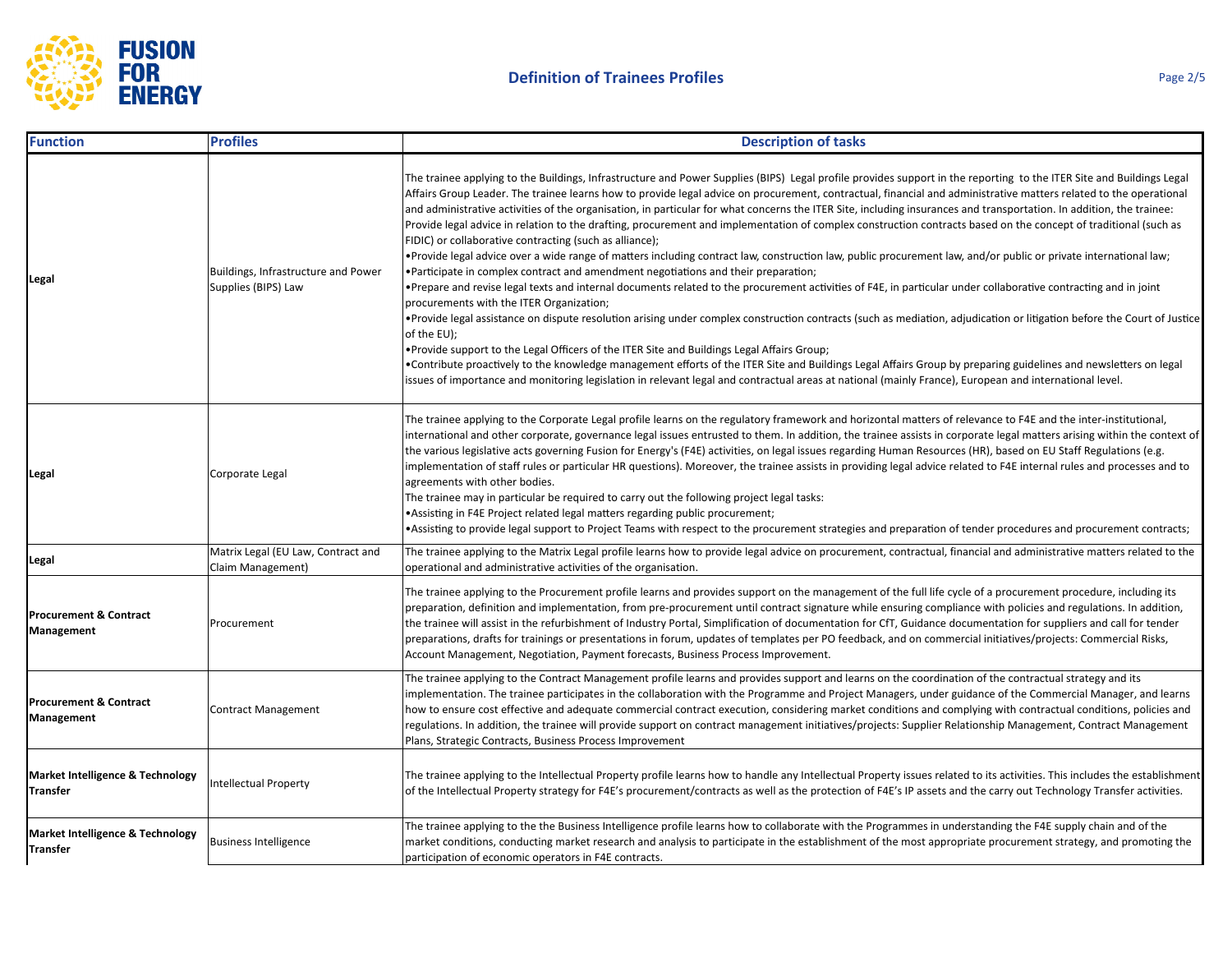

| <b>Function</b>                              | <b>Profiles</b>                      | <b>Description of tasks</b>                                                                                                                                                                                                                                                                                                                                                                                                                                                                                                                                                                                                                                                                                                                                                                                         |
|----------------------------------------------|--------------------------------------|---------------------------------------------------------------------------------------------------------------------------------------------------------------------------------------------------------------------------------------------------------------------------------------------------------------------------------------------------------------------------------------------------------------------------------------------------------------------------------------------------------------------------------------------------------------------------------------------------------------------------------------------------------------------------------------------------------------------------------------------------------------------------------------------------------------------|
| Market Intelligence & Technology<br>Transfer | <b>Export Control &amp; Dual Use</b> | The trainee applying to the Export Control & Dual Use profile learns on the management of Export Control and Dual Use Practice at Fusion for Energy, legal<br>compliance and project alignment between F4E Programmes' needs and Export Control legal framework.                                                                                                                                                                                                                                                                                                                                                                                                                                                                                                                                                    |
| <b>Finance &amp; Budget</b>                  | <b>Budget</b>                        | The trainee applying to the Budget profile learns how to interact with internal and external stakeholders in the preparation, establishment, reporting and<br>monitoring of the budget.                                                                                                                                                                                                                                                                                                                                                                                                                                                                                                                                                                                                                             |
| <b>Finance &amp; Budget</b>                  | Finance                              | The trainee applying to the Accounting profile learns on how to provide accounting support for the establishment of a set of reliable, complete, and accurate<br>annual accounts. In addition, the trainee will:<br>1) get aquainted with the BIPS FIDIC and Non-Fidic contracts and provide comparison of the clauses/annexes related to payments, guarantees/bonds and other<br>financial topics aiming to facilitate the team to find better formulatiions of the texts; 2) monitor the approval and the implementation of the variaions under the<br>Reserve Fund and report the findings: 3) follow the trend for the indexes (for labor and materials in the construction sector) used in the contracts and provide<br>diagrams: 4) support the adjustments of the BIPS financial tool (SGTi) as appropriate. |
| <b>Corporate Services</b>                    | <b>Facility Management</b>           | The trainee applying to the Facility Management profile provides support in the management and monitoring of the infrastructure services as well as the<br>maintenance of the building and its equipment.                                                                                                                                                                                                                                                                                                                                                                                                                                                                                                                                                                                                           |
| <b>Corporate Services</b>                    | Protocol                             | The trainee applying to the Protocol profile provides support in implementing the Protocol on Privileges and Immunities (PPI) for the organisation and its staff, as<br>well as the related modalities in the Host Agreement with the Kingdom of Spain.                                                                                                                                                                                                                                                                                                                                                                                                                                                                                                                                                             |
| <b>Corporate Services</b>                    | Occupational Health & Safety         | The trainee applying to the Occupational Health & Safety profile provides support in the review, evaluation and analysis of work environments and in the design of<br>programs and procedures to control, eliminate and prevent diseases or injuries caused by chemical, physical and biological agents or ergonomic factors or related<br>to the psychosocial environment, ensuring F4E compliance with the law.                                                                                                                                                                                                                                                                                                                                                                                                   |
| <b>Digital Transformation</b>                | DT Operations                        | The trainee applying to the DT Operations profile provides support in the smooth running of the F4E on-premise and cloud-based infrastructure, from hardware to<br>middleware, to enable F4E's ICT services to run efficiently.                                                                                                                                                                                                                                                                                                                                                                                                                                                                                                                                                                                     |
| <b>Digital Transformation</b>                | DT Business Analyst                  | The trainee applying to the DT Business Analyst profile provides support within the interface between business and development team. He/she provides support in<br>gathering requirements, helps liaising with the technical team and validating outcomes with the business counterparts.                                                                                                                                                                                                                                                                                                                                                                                                                                                                                                                           |
| <b>Digital Transformation</b>                | DT Development                       | The trainee applying to the DT Development profile provides support to the development of solutions, to enable F4E's staff to work efficiently towards F4E's<br>corporate objectives.                                                                                                                                                                                                                                                                                                                                                                                                                                                                                                                                                                                                                               |
| <b>Human Resources</b>                       | Human Resources Business Partner     | The trainee applying to the Human Resources Business Partner profile provides support to align business objectives with employees and management in designated<br>business units. The position formulates partnerships across the HR function to deliver value-added service to management and employees that reflects the business<br>objectives of the organization. In addition, the trainee will provide support to streamline HR functions, enhance workforce retention, manage risk and ensure staff<br>wellness.                                                                                                                                                                                                                                                                                             |
| <b>Human Resources</b>                       | <b>Planning and Analytics</b>        | The trainee applying to the Planning and Analytics profile provides support for forecasting, budgeting and workforce planning of the organisation. This function<br>works with other parts of the team to define, build and deliver high quality analytics, providing insights, recommendations and areas for focus that contribute to<br>driving measurable improvement and strategy.                                                                                                                                                                                                                                                                                                                                                                                                                              |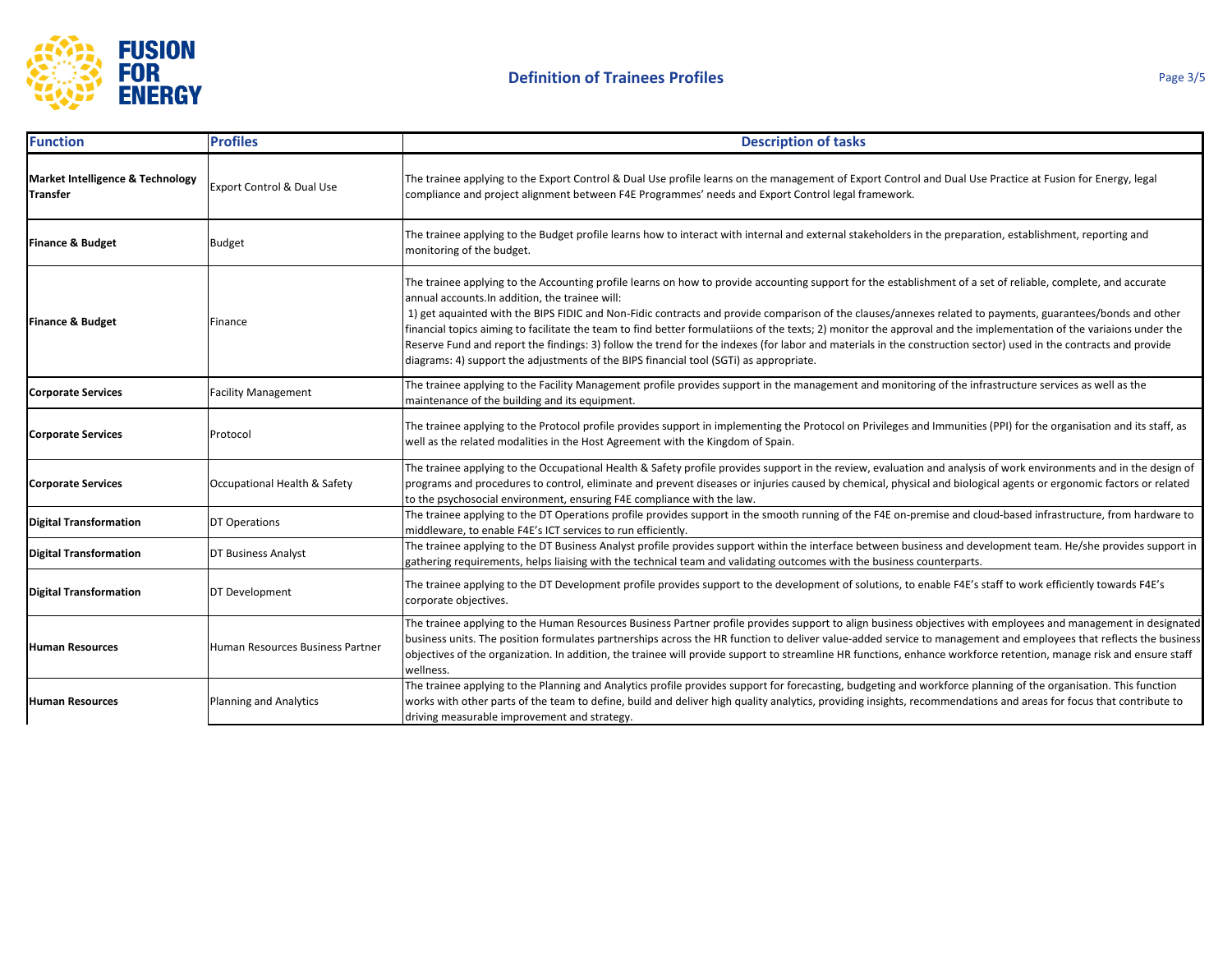

| <b>Function</b>             | <b>Profiles</b>                                                  | <b>Description of tasks</b>                                                                                                                                                                                                                                                                                                                                                                                                                                                                                                                                                                                                                                                                                                                                                                                                                                                                                                                                                                                                                                                                                                                                                                        |
|-----------------------------|------------------------------------------------------------------|----------------------------------------------------------------------------------------------------------------------------------------------------------------------------------------------------------------------------------------------------------------------------------------------------------------------------------------------------------------------------------------------------------------------------------------------------------------------------------------------------------------------------------------------------------------------------------------------------------------------------------------------------------------------------------------------------------------------------------------------------------------------------------------------------------------------------------------------------------------------------------------------------------------------------------------------------------------------------------------------------------------------------------------------------------------------------------------------------------------------------------------------------------------------------------------------------|
| <b>Human Resources</b>      | Learning & Development                                           | The trainee applying to the Learning and Development profile provides support to help the organisation achieve its goals by development employee capabilities, in<br>the organisation, through L&D activities. In addition, the trainee will provide support in different projects such as:<br>-supporting the design and implementation of initiatives that facilitate continuous learning;<br>-supporting the evaluation of learning initiatives, with an emphasis of impact assessment;<br>-contributing to the preparation of communication material (posts, articles, newsletter, emails, etc.);<br>helping to update learning resource and events information on F4E Learning Management System (LMS);<br>-responding to various inquiries and information requests concerning learning opportunities;<br>-assisting in the organization of learning events (face to face and remotely);<br>-assisting in updating F4E learning databases and staff learning records;<br>-assisting in tracking, monitoring and reporting on learning activities through learning management systems and other data collection methods;<br>-and performing tasks as requested by supervisor, as appropriate. |
| <b>Human Resources</b>      | Recruitment                                                      | The trainee applying to the Recruitment profile provides support in the development and in the implementation of the strategies to identify, attract, and acquire<br>the best talent that fit F4E's culture. The Recruiter trainee learns how to successfully engage with the various stakeholders and support as advisor for talent<br>attraction, networking, workforce diversity and engagement initiatives, bringing value to the whole talent acquisition chain.                                                                                                                                                                                                                                                                                                                                                                                                                                                                                                                                                                                                                                                                                                                              |
| Process & Org Improvement   | Internal Control                                                 | The trainee applying to the Internal Control profile learns on how to provide support to assess, develop, implement and monitor the F4E Internal Control System at<br>the level of the organisation to ensure its effectiveness, efficiency and compliance with the European Commission Internal Control Framework.                                                                                                                                                                                                                                                                                                                                                                                                                                                                                                                                                                                                                                                                                                                                                                                                                                                                                |
| Process & Org Improvement   | Documentation Management                                         | The trainee applying to the Documentation Management profile learns how to provide support to the Documentation Manager Officer in the implementation and<br>follow up of the "F4E Document Management" corporate activity.                                                                                                                                                                                                                                                                                                                                                                                                                                                                                                                                                                                                                                                                                                                                                                                                                                                                                                                                                                        |
| Process & Org Improvement   | <b>Business Process Improvement</b>                              | The trainee applying to the Business Process Management profile learns on how to support the development and implementation of the Integrated Management<br>System and the BPM Framework promoting efficiency, effectiveness, and economy in all F4E's activities. The trainee also participates in the support of the<br>improvement of processes and organisational improvement projects ensuring consistency of application across the organisation.                                                                                                                                                                                                                                                                                                                                                                                                                                                                                                                                                                                                                                                                                                                                            |
| Process & Org Improvement   | Org. Improvement & Dissemination                                 | The trainee applying to the Improvement and Dissemination profile learns on how to improve processes and on the coordination of organisational improvement<br>plans, ensuring consistency of their application across the organisation and the dissemination of key activities.                                                                                                                                                                                                                                                                                                                                                                                                                                                                                                                                                                                                                                                                                                                                                                                                                                                                                                                    |
| Communication               | Communication                                                    | The trainee applying to the Communication profile learns on how to define the implementation of the internal and external communication policy of F4E.In<br>addition, the trainee may:<br>Assist in the organisation of the EUAN network events<br>Support the Chair of the Greening network in the preparation of the subnetwork event<br>Support the requests of press and publications<br>Provide administrative support, as necessary.                                                                                                                                                                                                                                                                                                                                                                                                                                                                                                                                                                                                                                                                                                                                                         |
| Communication               | Graphic Design, Web Design, Desktop<br>Publishing and Multimedia | The trainee applying to the Graphic Design, Web Design, Desktop Publishing and Multimedia profile learns on how to contribute to the information and<br>communication activities of the organisation with particular focus to its "look-and-feel", including campaigns, publications, web, audio-visual and social media<br>platforms.                                                                                                                                                                                                                                                                                                                                                                                                                                                                                                                                                                                                                                                                                                                                                                                                                                                             |
| <b>Internal Audit</b>       | <b>Internal Audit</b>                                            | The trainee applying to the Internal Audit profile learns on how to provide independent opinions and how to advice on the efficiency and effectiveness of the<br>Internal Control System and how to ensure the compliance with the relevant international standards.                                                                                                                                                                                                                                                                                                                                                                                                                                                                                                                                                                                                                                                                                                                                                                                                                                                                                                                               |
| Policy, Governance & Advice | Governance & Board                                               | The trainee applying to the Governance & Board profile provides support in the secretariat of the Governing Board (GB), Bureau and AMC. He/she learns how F4E<br>committees are coordinated. The trainee will support and assist in the management of Committees and Working Groups, minute drafting, logistical arrangements,<br>change of procedures                                                                                                                                                                                                                                                                                                                                                                                                                                                                                                                                                                                                                                                                                                                                                                                                                                             |
| Policy, Governance & Advice | Data Protection                                                  | The trainee applying to the Data Protection profile learns on the preparatory and supporting tasks for the F4E Data Protection Officer related to the<br>implementation of the EU Data Protection Regulation. The trainee supports the Data Protection Officer in the implementation of the Regulation 1725/2018,<br>including development of internal guidelines and processes, preparation of awareness raising sessions and training material;                                                                                                                                                                                                                                                                                                                                                                                                                                                                                                                                                                                                                                                                                                                                                  |
| Policy, Governance & Advice | Anti-Fraud & Ethics                                              | The trainee applying to the Anti-Fraud profile assists in the implementation of the Anti-Fraud Strategy, including development of internal guidelines and processes,<br>preparation of awareness raising sessions and training material. In addition, the trainee ensures that the intranet and external websites are up-to-date and provides<br>administrative support, as necessary.                                                                                                                                                                                                                                                                                                                                                                                                                                                                                                                                                                                                                                                                                                                                                                                                             |